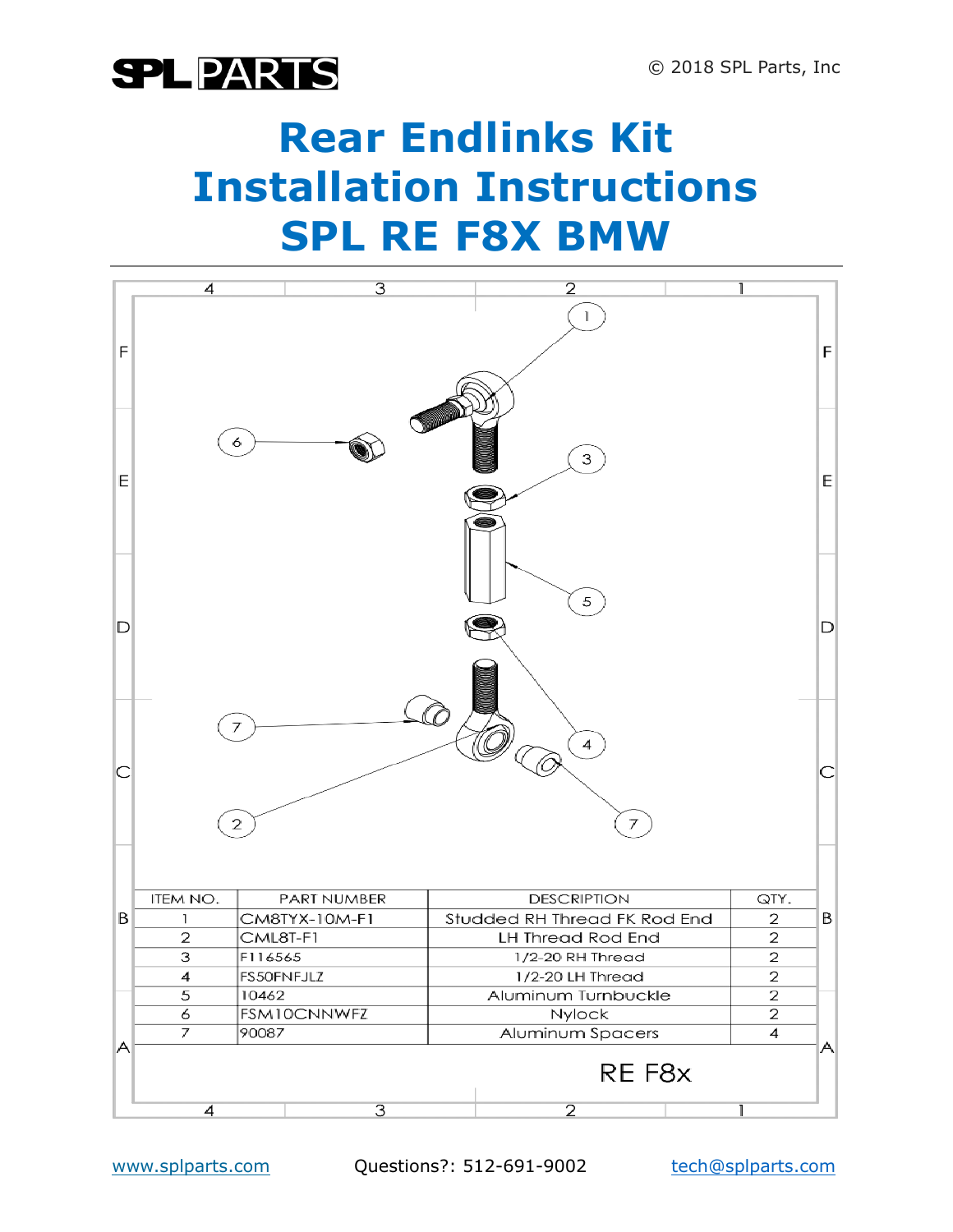

*Minimum and maximum adjustment illustrated. Adjust both sides evenly to avoid overstressing the rod ends.*

Thank you for your purchase of this SPL Parts performance suspension product. Please follow these instructions exactly to ensure that the product is able to function to the best of its ability, and you can achieve the most performance out of your vehicle.

#### **Tools Needed:**

16mm socket Thin 17mm wrench 13mm swivel socket and long extension

1. Remove the factory link by loosening the 16mm nut at the upper fastener. A thin 17mm wrench is needed to hold the link. If a thin wrench is not available, curved jaw vice grips work well.

2. Once the upper fastener nut is free, loosen the lower fastener nut. The lower fastener is a 13mm bolt which is easiest to access with a long extension and swivel socket. Once that is removed, remove the rear endlink.

3. Install the SPL Parts Endlink. Installation is the reverse of removal, yet use the following process to eliminate sway bar preload (recommended).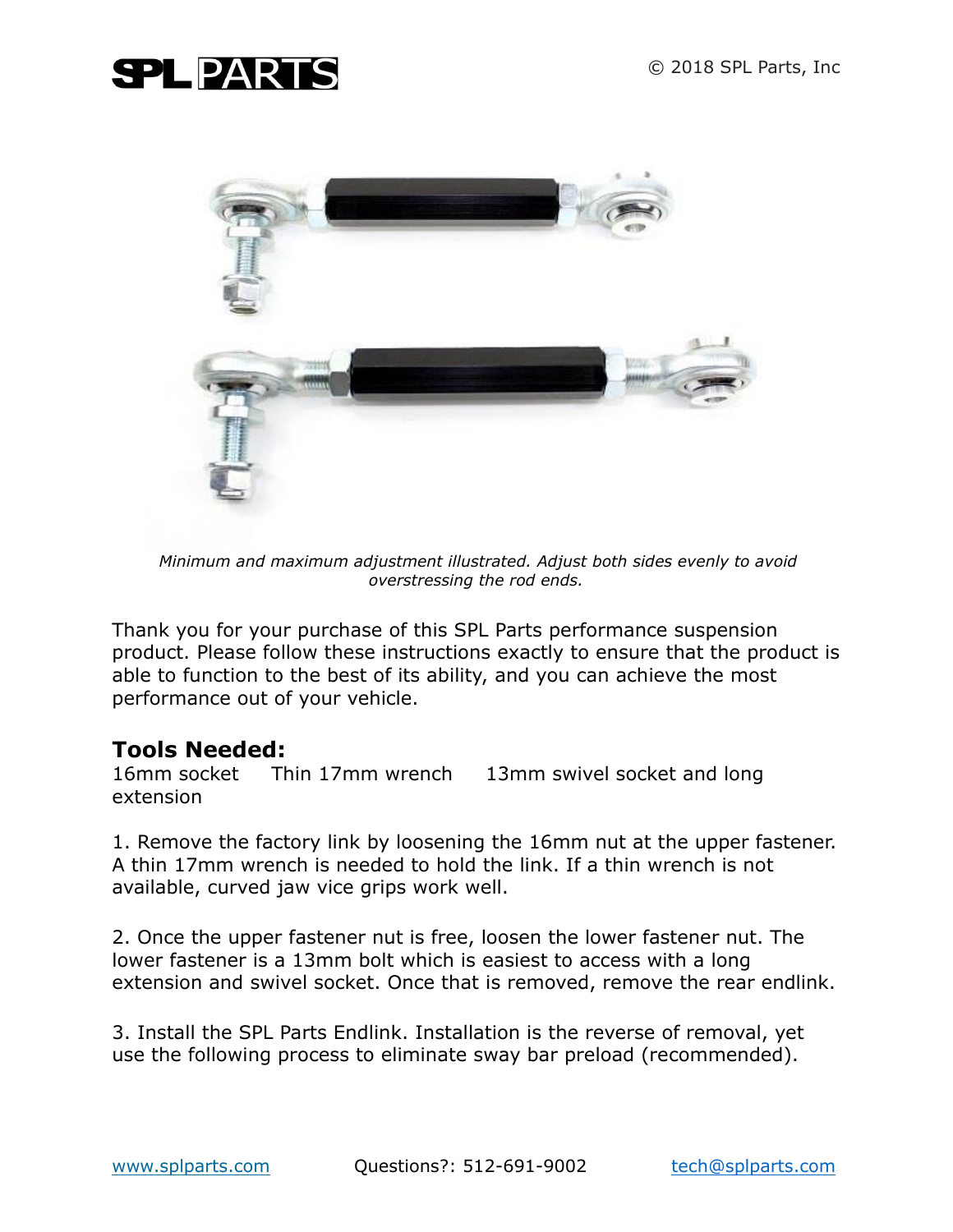

*Proper installation of spacers at knuckle.*

*Do not exceed 40 ft.-lbs*. when tightening the link to the car. Leave one endlink bolt disconnected (other endlink bolts should be connected). Place the car (all 4 wheels) on flat ground, then adjust the length of the disconnected endlink until the bolt inserts easily into the sway bar. That will be the length setting to use. Assemble and tighten that endlink accordingly. Torque the Jam Nut (3 or 4) (length setting of endlink) to **20-30 ft.-lbs. DO NOT OVERTORQUE!** *SPL Parts is not liable for any issues due to overtorque.*

4. Make sure that the SPL Parts Endlinks have good articulation after tightening down the Jam Nuts. Grab the Aluminum Turnbuckle (5) and rotate left to right, and the entire endlink

should be able to rotate back and forth in an approx. 50 deg range. If not, loosen one Jam Nut and adjust the bearing, then tighten the Jam Nut making sure to keep the bearings in alignment.

5. Be safe and enjoy your new upgrade!

#### **Adjustments**

The sway bar on your vehicle should be detached from the suspension system any time you align your vehicle, especially if your vehicle is being corner balanced. During an alignment, all the arms are moved around, and their lengths are being changed. This can induce preload into your sway bar, give you a false reading on your alignment, and cause the car to turn more precise in one direction than the other, and even cause the car to pull more in one direction than the other. To detach the sway bar from the system, just detach the end links on one side of the vehicle from the sway bar. Once the alignment is done, reinstall that side in the same way as described in the above instructions, taking special care to not induce preload into the system. Make sure the alignment shop does this before aligning your vehicle. **Take these instructions with you to confirm that the end links are installed correctly.**

#### **ONE-YEAR LIMITED WARRANTY AND DISCLAIMER**

*All SPL brand products are intended for Off Road Use Only and carry a one year limited warranty. See below for details. All other branded products carry their respective manufacturer warranty.*